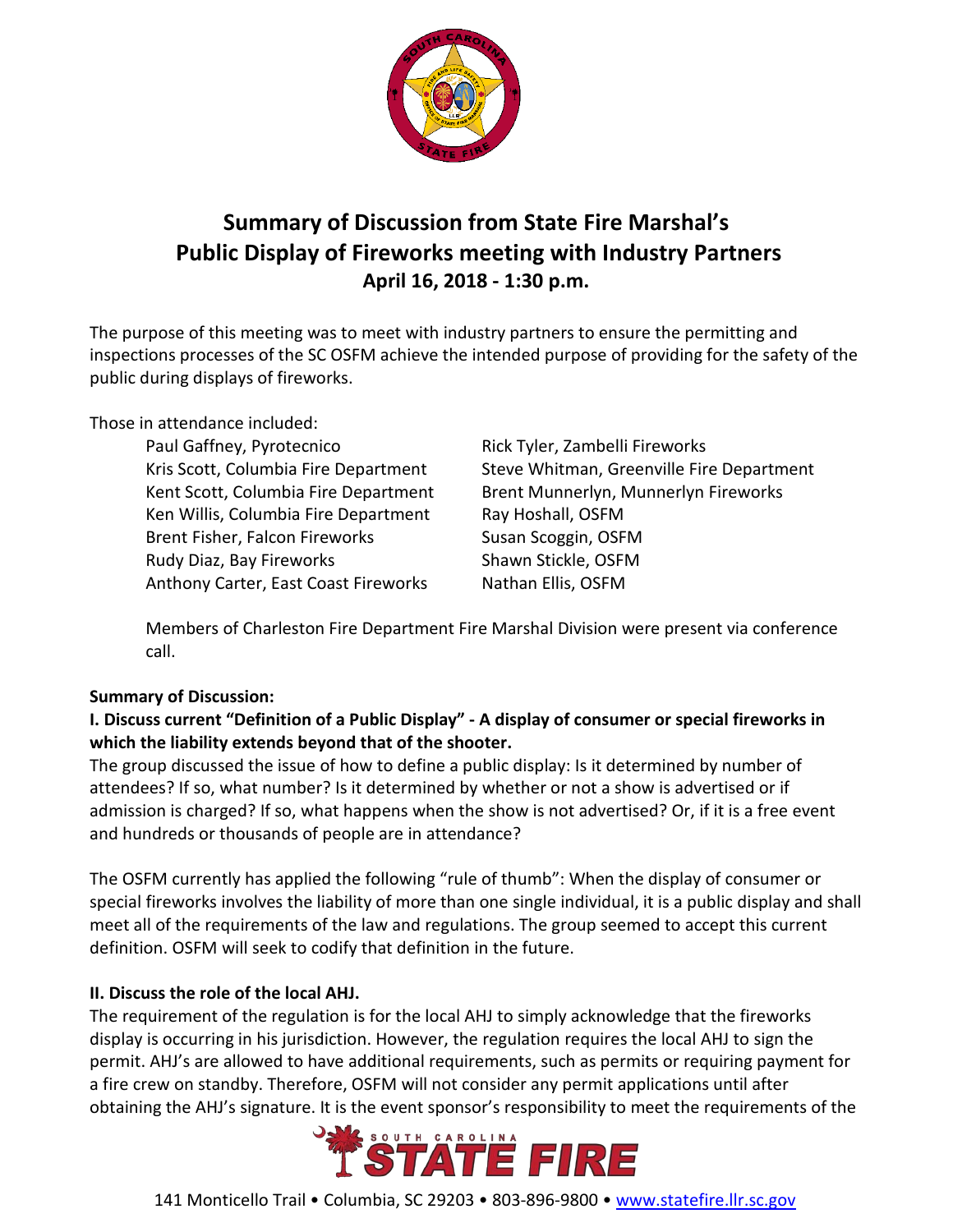

local AHJ. If the event sponsor cannot satisfy the local AHJ, there is no reason the OSFM needs to consider the permit application or get involved.

## **III. Discuss the 2015 Letter on Racks.**

The intent of this letter was meant to answer a specific question regarding wood framed racks with HDPE mortars. However, it has been misunderstood and misapplied by many industry partners as a requirement that racks be constructed in accordance with a prescriptive portion of an annex of the code or as to require mortars of other than HDPE in order to avoid the increased separation distances. These interpretations and applications of this letter are not consistent with its intent. This requirement will be loosely enforced through the 2018 fireworks season and will be readdressed by OSFM with a new position statement later this year.

The facts about the issue include that wood frame mortars with HDPE cannot withstand a catastrophic failure and the separation distance should be doubled from that of table 5.1.3.1 when more than three shells are chain fused.

#### NFPA 1123 (2014) A.4.6.1 states:

*[…] Aboveground wood frame mortar racks with lightweight mortar materials such as paper, HDPE, or fiberglass generally will not withstand a catastrophic aerial shell malfunction in a mortar.* 

#### NFPA 1123 (2014) 4.6 states:

*Wherever more than three shells are to be chain fused, additional measures shall be required to prevent adjacent mortars from being repositioned in the event that a shell explodes in a mortar, causing it to burst.* 

#### NFPA 1123 (2014) 4.6.1 4.6.1.2 states:

*Where there is doubt concerning the strength of racks holding chain-fused mortars, the separation distances from those racks to spectators shall be twice those listed in Table 5.1.3.1 for the largest mortar in the sequence.* 

For this season, OSFM will continue the practice of evaluating the condition of wooden racks and take into consideration other safety factors to determine if, as a worst case scenario, the distances should be doubled.

#### **IV. Discuss Rack Stability: What methods of stabilizing racks are acceptable?**

OSFM will not approve nylon or similar materials which will melt or burn when exposed to a low break. Racks should be stabilized in accordance with the following sections of NFPA 1123 (2014):

*4.5.4 Mortar racks and bundles shall be constructed and installed to hold multiple* 



141 Monticello Trail • Columbia, SC 29203 • 803-896-9800 • [www.statefire.llr.sc.gov](http://www.statefire.llr.sc.gov/)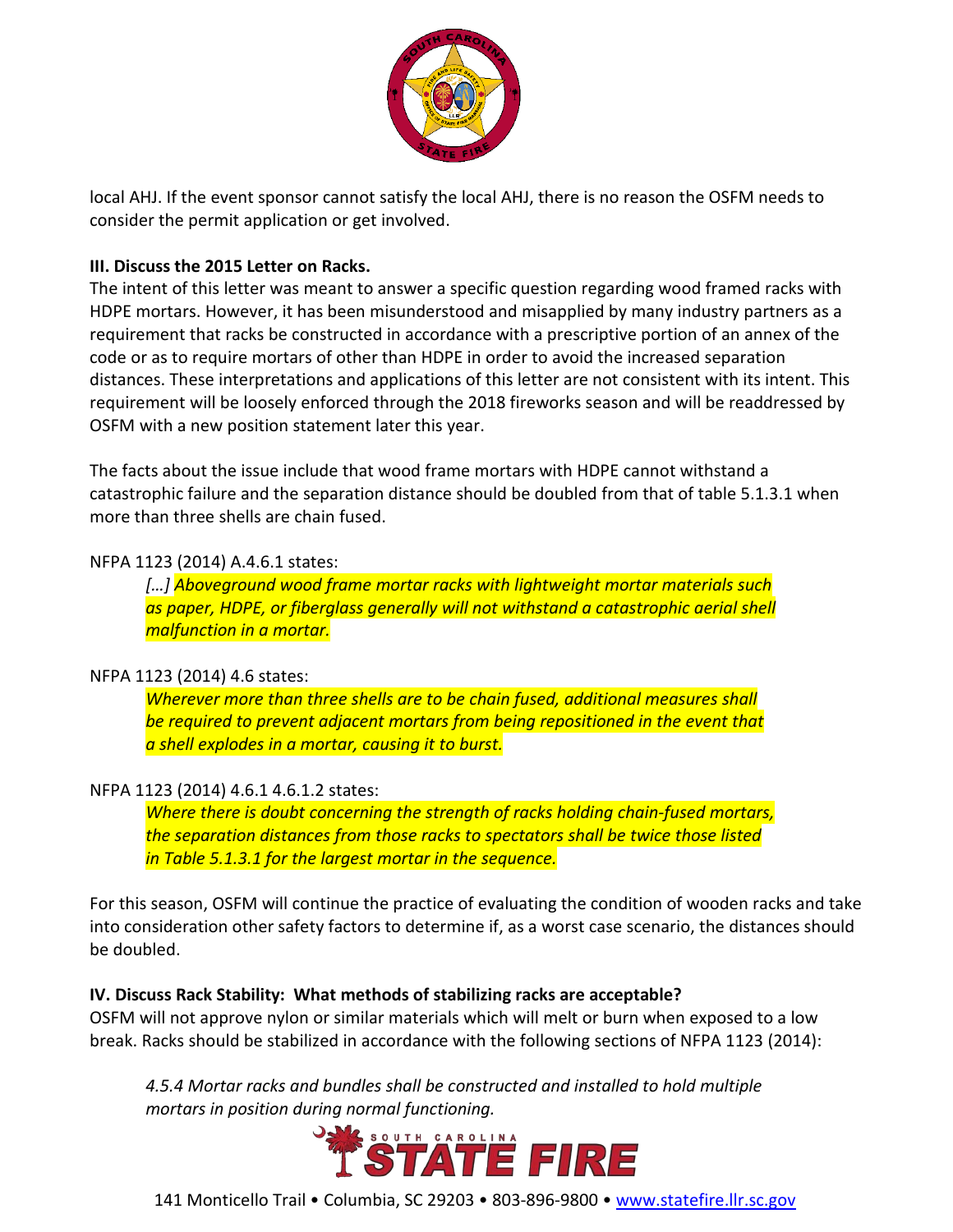

*4.5.5 The number of racks in a group of racks shall not be limited as long as the racks are securely fastened and stable.*

*4.5.6 Mortar racks or bundles that are not inherently stable shall be secured or braced by means of stakes, legs, A-frames, side-boards, or equivalent means.*

Note that racks or bundles of racks may be found to be inherently stable without requiring additional bracing. Inspectors must use good judgement in determining the stability of racks and the potential for harm from failure.

## **V. Discuss Fallout Area: How is separation distance determined?**

The group agreed that separation distance is determined by a horizontal distance (as opposed to vertical distance to an elevated display site). NFPA 1123 (2014) provides the following requirements for fallout area and separation distance:

## NFPA 1123 (2014)

*3.3.11\* Fallout Area. The designated area in which hazardous debris is intended to fall after a pyrotechnic device is fired.*

*A.3.3.11 Fallout Area. The shells burst over the area, and unsafe debris and malfunctioning aerial shells fall into this area. The fallout area is the location where a typical aerial shell dud falls to the ground, depending on the wind and the angle of mortar placement.*

*5.1.5.1 The fallout area shall be an open area.* 

*5.1.5.2 Spectators, unauthorized vehicles, watercraft, or readily combustible materials shall not be located within the fallout area during the display.*

*5.2.1 The minimum spectator separation distance from the point of discharge of each firework shall be at least as great as those specified in this section.*

It should be noted that 5.2.1 requires greater separation distances for elevated shoots. OSFM will attempt to gather accurate information regarding elevated shoots and apply the code as it is intended. Inspections of shows with elevated shooting locations will be a focus of future inspection efforts.

#### **VI. Discuss when a display site becomes live.**

Previous site inspections have brought to light the discussion of when do the separation distances required by NFPA 1123 become effective? In other words, when does the shoot become live?



141 Monticello Trail • Columbia, SC 29203 • 803-896-9800 • [www.statefire.llr.sc.gov](http://www.statefire.llr.sc.gov/)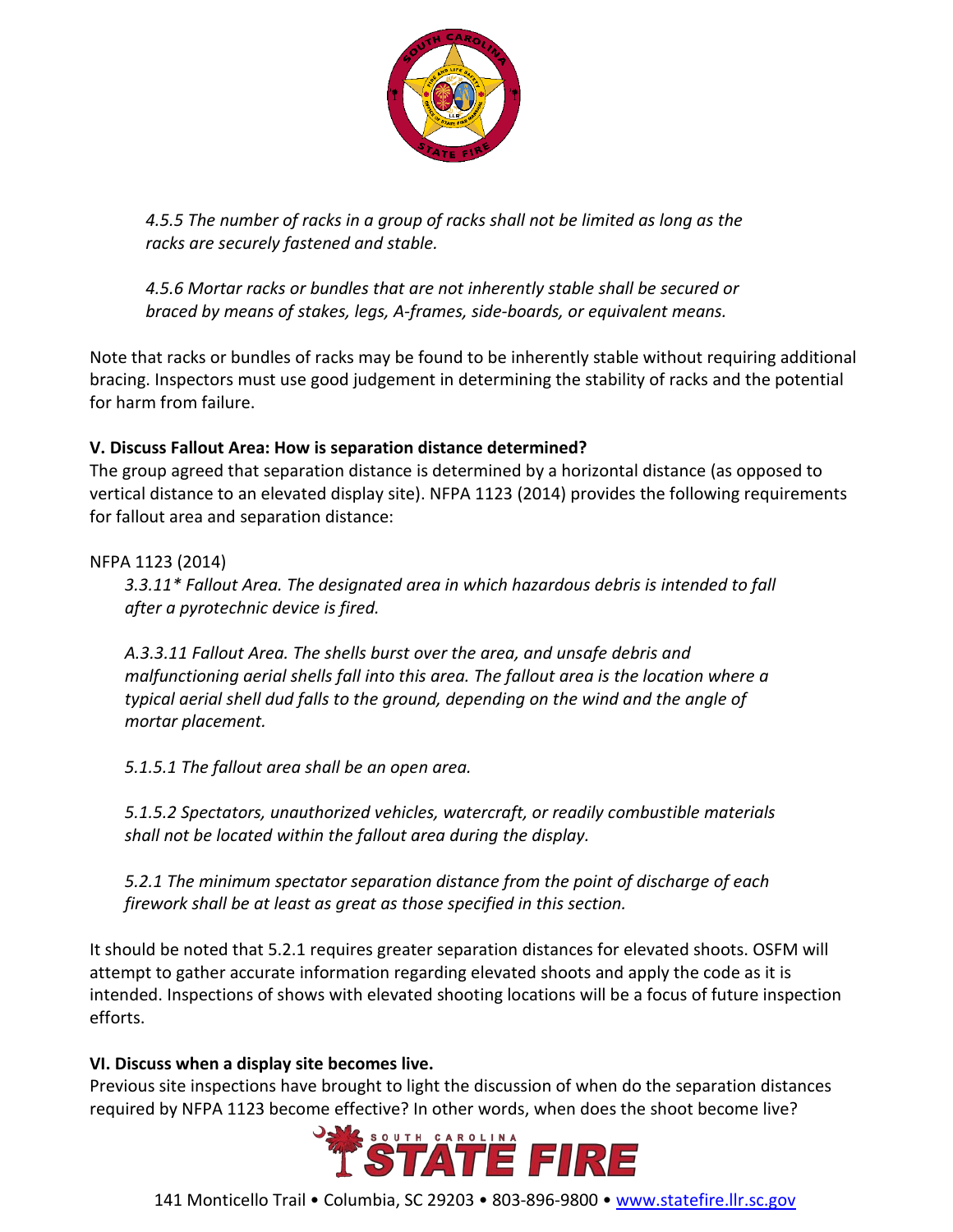

This is not clearly identified in NFPA 1123. The group discussed the following requirements of NFPA 1123 (2014):

*3.3.41.1 Discharge Site. The area immediately surrounding the location where fireworks and other devices are ignited for a display.*

*3.3.41.2 Display Site. The immediate area where a fireworks display is conducted, including the discharge site, the fallout area, and the required separation distance from mortars to spectator viewing areas, but not spectator viewing areas or vehicle parking areas.*

*4.2.2.2 Preparation area(s) for display fireworks shall be secured from public access by at least 100 ft (30 m).*

*4.2.2.3 Preparation area(s) shall have only authorized personnel in them at any time display fireworks are being prepared.*

*8.1.1 The sponsor shall consult with the AHJ and the operator to determine the level of fire protection required.*

*8.1.2 The following shall apply to crowd control: (1) Monitors whose sole duty is the enforcement of crowd control shall be located around the display site and at other locations as determined by the sponsor. (2) The AHJ and the operator shall approve the provisions for crowd control.*

*8.1.2.1 Monitors shall be positioned around the display site to prevent spectators or any other unauthorized persons from entering the discharge site.*

*8.1.2.2 Where required by the AHJ, approved delineators or barriers shall be used to aid in crowd control.*

*8.1.2.3 Portions of the display site, other than the discharge site(s), shall be permitted to be open to the public prior to the display as long as the provisions of 4.2.2.2 are maintained.*

*8.1.2.4 Unescorted public access to the discharge site shall not be permitted where pyrotechnic materials are present during the period before the display.*

*8.1.2.5 The discharge site shall be restricted throughout the display and until the discharge site has been inspected after the display.*



141 Monticello Trail • Columbia, SC 29203 • 803-896-9800 • [www.statefire.llr.sc.gov](http://www.statefire.llr.sc.gov/)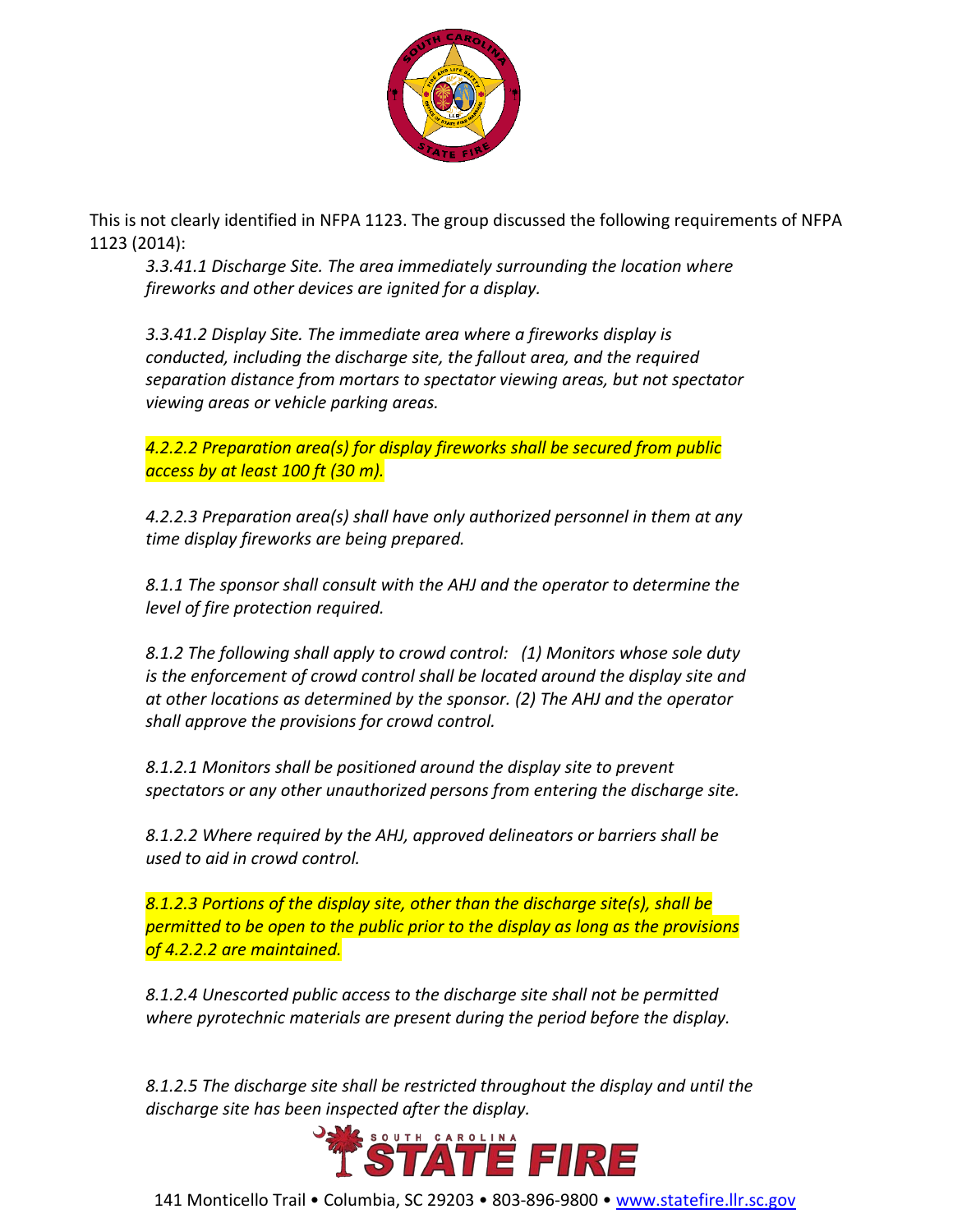

*8.1.3\* The operator shall have primary responsibility for safety.*

*8.1.3.1\* The operator shall be responsible for ensuring that a sufficient number of assistants are available for the safe conduct of the fireworks display.*

*8.1.3.2 Only the operator, authorized assistants, and inspector(s) representing the AHJ shall be permitted in the display site while the display is in progress.*

# Conclusion:

Every display site is different and thought must be given to the logistics of operating the display in determining how and when to restrict access to certain areas. In every case, the preparation areas must be secured from public access for, at least, 100 feet in each direction. Event sponsors and the operator share responsibilities for ensuring safety and security at the display site.

## **VII. Discuss the permit application and approval process.**

The group in attendance was appreciative and complimentary of OSFM staff. In order to accurately determine proper separation distances at the time of permitting, they discussed the need for some additional information regarding type of mortar construction, firing method, and shell size. The purpose of this is to prevent circumstances that require doubling of separation distances at the time of site inspection. A new form is being developed and will be included in future application packages.

The group discussed the transition to an online renewal process for licenses and the potential to change the dates of the licensing period. The date change has been approved. License renewal will now be due on August 31 of even years. An online process will be in place that will include the ability to make payment and assign payment to a parent company online.

The group discussed the licensing requirement for trainees/assistants. There is no test required for a trainee/assistant license. The application package must include an ATF Letter of Clearance, fingerprint card, affidavit of eligibility, and an emailed passport style photo in jpeg format. It was discussed that everyone who works on the display site must hold the Trainee/Assistant license.

Additionally, the roles and responsibilities of the trainee/assistant license are best defined as that of an "Assistant" by NFPA 1123 Annex: *A.3.3.2 Assistant. The duties of an assistant include tasks such as setting up the equipment and fireworks, loading mortars (loader), spotting the bursting location of aerial shells (spotter), tending a ready box (ready box tender), igniting the fireworks (shooter), striking the equipment, and cleaning the discharge site.*

#### NFPA 1123 (2014) requires:

*10.2 Assistants. All assistants shall be trained in the duties they are to perform, be under the direct*